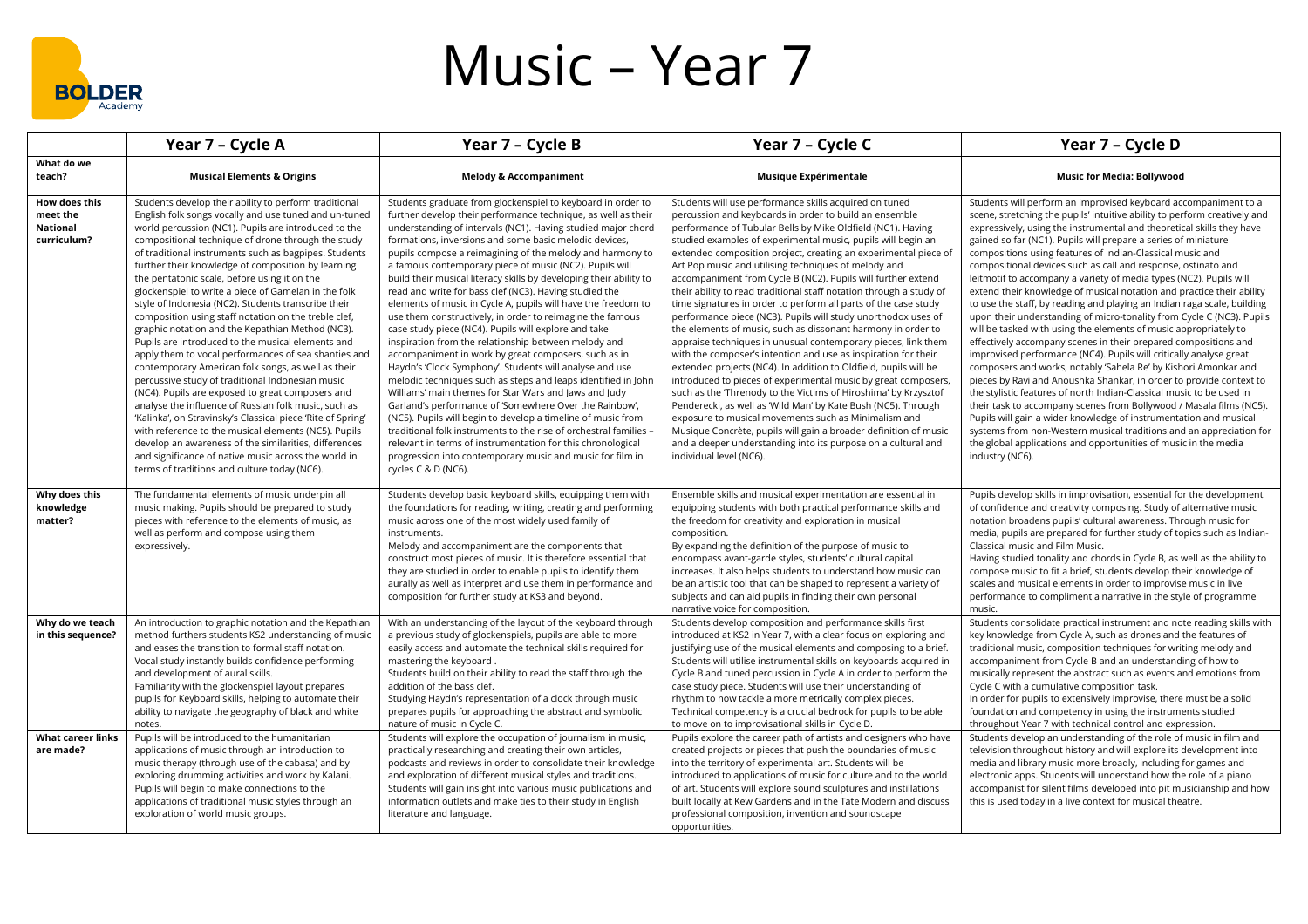

## Music – Year 8

|                                                               | Year 8 - Cycle A                                                                                                                                                                                                                                                                                                                                                                                                                                                                                                                                                                                                                                                                                                                                                                                                                                                                                                                                                                                                                                                                                                                                                                                                                                                                                       | Year 8 - Cycle B                                                                                                                                                                                                                                                                                                                                                                                                                                                                                                                                                                                                                                                                                                                                                                                                                                                                                                                                                                                                                                                                                                                                                                                    | Year 8 - Cycle C                                                                                                                                                                                                                                                                                                                                                                                                                                                                                                                                                                                                                                                                                                                                                                                                                                                                                                                                                                                                                                                                                                                                                                                                                                                                                                  | Year 8 - Cycle D                                                                                                                                                                                                                                                                                                                                                                                                                                                                                                                                                                                                                                                                                                                                                                                                                                                                                                                                                                                                                                                                                                                                                                                                                                                                                                                                                                              |
|---------------------------------------------------------------|--------------------------------------------------------------------------------------------------------------------------------------------------------------------------------------------------------------------------------------------------------------------------------------------------------------------------------------------------------------------------------------------------------------------------------------------------------------------------------------------------------------------------------------------------------------------------------------------------------------------------------------------------------------------------------------------------------------------------------------------------------------------------------------------------------------------------------------------------------------------------------------------------------------------------------------------------------------------------------------------------------------------------------------------------------------------------------------------------------------------------------------------------------------------------------------------------------------------------------------------------------------------------------------------------------|-----------------------------------------------------------------------------------------------------------------------------------------------------------------------------------------------------------------------------------------------------------------------------------------------------------------------------------------------------------------------------------------------------------------------------------------------------------------------------------------------------------------------------------------------------------------------------------------------------------------------------------------------------------------------------------------------------------------------------------------------------------------------------------------------------------------------------------------------------------------------------------------------------------------------------------------------------------------------------------------------------------------------------------------------------------------------------------------------------------------------------------------------------------------------------------------------------|-------------------------------------------------------------------------------------------------------------------------------------------------------------------------------------------------------------------------------------------------------------------------------------------------------------------------------------------------------------------------------------------------------------------------------------------------------------------------------------------------------------------------------------------------------------------------------------------------------------------------------------------------------------------------------------------------------------------------------------------------------------------------------------------------------------------------------------------------------------------------------------------------------------------------------------------------------------------------------------------------------------------------------------------------------------------------------------------------------------------------------------------------------------------------------------------------------------------------------------------------------------------------------------------------------------------|-----------------------------------------------------------------------------------------------------------------------------------------------------------------------------------------------------------------------------------------------------------------------------------------------------------------------------------------------------------------------------------------------------------------------------------------------------------------------------------------------------------------------------------------------------------------------------------------------------------------------------------------------------------------------------------------------------------------------------------------------------------------------------------------------------------------------------------------------------------------------------------------------------------------------------------------------------------------------------------------------------------------------------------------------------------------------------------------------------------------------------------------------------------------------------------------------------------------------------------------------------------------------------------------------------------------------------------------------------------------------------------------------|
| What do we teach?                                             | Junk-Band Blues                                                                                                                                                                                                                                                                                                                                                                                                                                                                                                                                                                                                                                                                                                                                                                                                                                                                                                                                                                                                                                                                                                                                                                                                                                                                                        | <b>Theme &amp; Variation</b>                                                                                                                                                                                                                                                                                                                                                                                                                                                                                                                                                                                                                                                                                                                                                                                                                                                                                                                                                                                                                                                                                                                                                                        | <b>Harmonic Function</b>                                                                                                                                                                                                                                                                                                                                                                                                                                                                                                                                                                                                                                                                                                                                                                                                                                                                                                                                                                                                                                                                                                                                                                                                                                                                                          | Songwriting                                                                                                                                                                                                                                                                                                                                                                                                                                                                                                                                                                                                                                                                                                                                                                                                                                                                                                                                                                                                                                                                                                                                                                                                                                                                                                                                                                                   |
| How does this meet the<br><b>National curriculum?</b>         | Pupils are given an extended project to build their own<br>DIY instrument (in keeping with authentic roots-blues<br>philosophy) for performance with at the end of the cycle.<br>Pupils sing 'Little Red Rooster' by Willie Dixon and<br>develop ensemble performance skills using ukulele;<br>building instrumental mastery from root notes of a 12-<br>Bar Blues, to the additional use of blue notes. (NC1).<br>Students then draw on improvisational skills and<br>knowledge of call & response from the end of Year 7, to<br>use the full C-Blues scale and improvise a ukulele solo,<br>using forms of ornamentation including note bends and<br>glissando (NC2). Pupils are exposed to notation in the<br>form of tablature and chord sheets, in keeping with the<br>style of music performed (NC3). Pupils explore use of<br>the elements of music through wider listening,<br>comparatively appraising Blues music, Rock n Roll and<br>Country / Bluegrass (NC4). Pupils are also introduced to<br>great compositions such as Bessie Smith's 'St Louis<br>Blues' (NC5). Accompanying pupils' study in History of<br>the slave trade and black history, pupils explore the<br>cultural significance of Blues music and its' origins in the<br>context of work, spiritual and code songs (NC6). | Students build upon keyboard skills from Year 7 by<br>rehearsing and performing The Real Slim Shady' by<br>Eminem, developing technical ability in performing with<br>2 hands together (NC1). Pupils then study the<br>compositional technique of theme and variation and<br>apply this to the piece in order to create a reimagined<br>composition (NC2). Pupils will build upon musical<br>notation skills developed in year 7 in order to read new<br>symbols introduced in this piece such as natural signs,<br>repeat symbols and key signatures (NC3). Pupils will<br>explore how the elements of music and stylistic features<br>of Blues music, Hip-Hop and Indian-Classical music are<br>used in 'Killing Me Softly' by Fugees (NC4). As a case<br>study for theme and variation technique, students will<br>have the opportunity to explore it's use by great<br>composers; such as in Mozart's variations on Twinkle,<br>Twinkle Little Star (NC5). Pupils will deepen their<br>understanding of the timeline of music through the<br>consequent impact of Blues music on rap and the<br>continuation in the narrative of Afro-American struggles<br>and culture through the 90's (NC6). | Students will develop their keyboard and ukulele fluency<br>by performing different chords in a variety of keys<br>following the cadences and progressions commonly found<br>in Pop Music (NC1). Pupils will create their own chord<br>sequence, considering how modulation can be used as a<br>compositional technique to create interest (NC2). Pupils<br>will study the circle of fifths in order to decipher and form<br>familiar chord progressions in a variety of keys, further<br>stretching pupils' ability to interpret staff notation, through<br>an exploration of relative keys (NC3). Through an in-depth<br>study of the role of harmony, pupils gain greater<br>perception into how this element of music is used by<br>artists and how they can apply it to their own work (NC4).<br>Pupils will study great composers from a range of<br>contemporary examples including Michael Jackson and<br>Taylor Swift, in order to become familiar with the<br>standardised pop progression of a four-chord-song (NC5).<br>Pupils will take time to consider pop culture as a<br>movement in terms of art and music, as well as arguments<br>surrounding complexity (both harmonic and otherwise) of<br>popoularised music and the implications this has for<br>songwriters and a modern audience (NC6). | Students will focus on the constructive use of musical<br>elements and expressiveness of their playing by specialising<br>in either ukulele or keyboard in order to accompany<br>themselves performing an original song (NC1). Pupils will<br>explore melody writing through vocal improvisation and use<br>their knowledge of key signatures from Cycle C in order to<br>compose an accompanying chord progression (NC2). Pupils<br>will have allocated lesson time in order to revisit and fully<br>tackle key signatures used in staff notation in order to write<br>their song (NC3). Having established devices for developing<br>both melody and accompaniment in Cycles B and C of this<br>year and additionally in Year 7, students will focus on using<br>the elements of music to best creatively and expressively<br>communicate their composition (NC4). Pupils will study great<br>lyricists such as Leonard Cohen and Morrissey in their study<br>of the relationship between words and music, both<br>rhythmically and in sense of meaning and semiotics (NC5).<br>Pupils will be exposed to a wide range of pieces through a<br>listening journal in order to help foster a personal love of<br>music, a sense of creative identity and discover what this<br>means in terms of significance for contributing to the<br>existing canon of originally composed material (NC6). |
| Why does this<br>knowledge matter?                            | Students develop their understanding of the musical<br>elements through an in depth study of their applications<br>within a given stylistic case study. Pupils are exposed to<br>string instruments in order to widen the variety of<br>instruments they are exposed to, having grounded some<br>solid foundations on keyboard. Pupils develop aural<br>skills in terms of contextual listening - significant for<br>developing expressive listeners.                                                                                                                                                                                                                                                                                                                                                                                                                                                                                                                                                                                                                                                                                                                                                                                                                                                  | Melodic, rhythmic and harmonic writing are three key<br>elements to almost all forms of popular music.<br>Developing pupils keyboard skills further with a focus on<br>playing with two hands together is significant for<br>progressing in technical instrumental performance.<br>Students must become familiar with a wider selection of<br>signs and symbols that they might find in written pieces<br>of music in order to become confident in reading and<br>performing from a score.                                                                                                                                                                                                                                                                                                                                                                                                                                                                                                                                                                                                                                                                                                          | Key signatures and chord progressions can be some of the<br>most challenging but most rewarding areas of higher grade<br>music theory to tackle, due to the reliance on applying<br>several methodical rules simultaneously. When used<br>successfully, pupils will have greater freedom and<br>understanding of the music they write and listen to, with<br>newly gained skills to either decipher a piece of music<br>aurally or have the liberty and strategy to realise an<br>imagined sound.                                                                                                                                                                                                                                                                                                                                                                                                                                                                                                                                                                                                                                                                                                                                                                                                                 | Autonomy in writing their own songs is essentially<br>significant for students to develop 'a love of music' as per the<br>National Curriculum aims. Lyricism plays a significant role in<br>the majority of popular music and requires dedicated time in<br>order to hone the craft; drawing and developing on creative<br>writing skills and poetry studied in English and combining<br>them with a study of musical elements. This enriches not<br>only an appreciation for music but an understanding of the<br>rhythmic and melodic structures within it.                                                                                                                                                                                                                                                                                                                                                                                                                                                                                                                                                                                                                                                                                                                                                                                                                                 |
| Why do we teach in this<br>sequence?<br>What career links are | Having studied the musical elements and features of<br>folk in Year 7, students are well equipped to aurally draw<br>similarities and differences between the studied musical<br>styles. An understanding of staff notation and keyboard<br>skills allows pupils to branch out into studying string<br>instruments and have freedom in their choice of<br>accompaniment for Cycle D, as well as transition with<br>greater ease to guitar study in year 9. Students have<br>developed some knowledge of chord progressions in<br>Year 7 allowing for a study of the 12-Bar Blues form.<br>Students will be introduced to the career path of                                                                                                                                                                                                                                                                                                                                                                                                                                                                                                                                                                                                                                                            | Having studied melody and accompaniment in Year 7,<br>pupils explore how to use more compositional<br>techniques to further the development of melodic ideas<br>through theme and variation. This equips pupils for<br>Cycle D, preparing students to extend their musical<br>ideas in their songwriting. Students are introduced to<br>the function of key signatures before attempting to work<br>out and actively write with them in Cycle C. Having been<br>introduced to new musical elements in Cycle A, students<br>have the opportunity to consolidate their listening skills.<br>Students will explore the purpose of an MC and gain                                                                                                                                                                                                                                                                                                                                                                                                                                                                                                                                                       | Having established how chords are formed in Year 7, the<br>foundation is laid for exploring different keys. Having<br>carefully studied the chord progression form of a 12-Bar<br>Blues in Cycle A, pupils have the groundwork for aurally<br>recognising harmonic shifts. The ability to transpose<br>provides pupils with greater freedom to focus on other<br>areas of creativity, technicality and expressiveness in their<br>composition and performance in Cycle D and in Year 9.<br>This also provides pupils with the option for using this<br>chord progression to build their song in the following cycle.<br>Pupils will explore careers relating to music management                                                                                                                                                                                                                                                                                                                                                                                                                                                                                                                                                                                                                                  | This cycle culminates the instrumental and vocal abilities<br>built upon through Year 7 & 8, as well as the skills to write<br>chord progressions and melodies.<br>In addition to the elements of music, students will be able to<br>demonstrate an understanding and use of stylistic features<br>developed across Year 7 & 8.<br>A closer study of lyricism sets pupils up for greater<br>awareness of its' role in choral works and band project<br>studies in Year 9 and for techniques such as word painting to<br>be analysed more deeply in further musical study.<br>Pupils will explore the concept of a portfolio career and what                                                                                                                                                                                                                                                                                                                                                                                                                                                                                                                                                                                                                                                                                                                                                   |
| made?                                                         | instrument design and creation. Through the Blues,<br>students will explore the traditional use of creating DIY<br>instruments. Students will research other instrument<br>creation and maintenance pathways including luthiers,<br>tuners, technicians and DSP programmers.                                                                                                                                                                                                                                                                                                                                                                                                                                                                                                                                                                                                                                                                                                                                                                                                                                                                                                                                                                                                                           | music business insight into occupations within a record<br>label in terms of A&R, publishing and distribution.<br>Pupils will also explore the role of law in the music<br>industry and be introduced to copyright and the career<br>path of a forensic musicologist.                                                                                                                                                                                                                                                                                                                                                                                                                                                                                                                                                                                                                                                                                                                                                                                                                                                                                                                               | at different levels within the industry. This includes:<br>managers, PR, booking agents and promoters.<br>Pupils will also develop an understanding of the history of<br>radio and broadcast and explore the roles of radio<br>presenters, producers and pluggers.                                                                                                                                                                                                                                                                                                                                                                                                                                                                                                                                                                                                                                                                                                                                                                                                                                                                                                                                                                                                                                                | this means for an active, original musician. Pupils will<br>investigate different revenue streams including licensing,<br>streaming and royalties, as well as ticket sales,<br>merchandising, tuition and collaborating.                                                                                                                                                                                                                                                                                                                                                                                                                                                                                                                                                                                                                                                                                                                                                                                                                                                                                                                                                                                                                                                                                                                                                                      |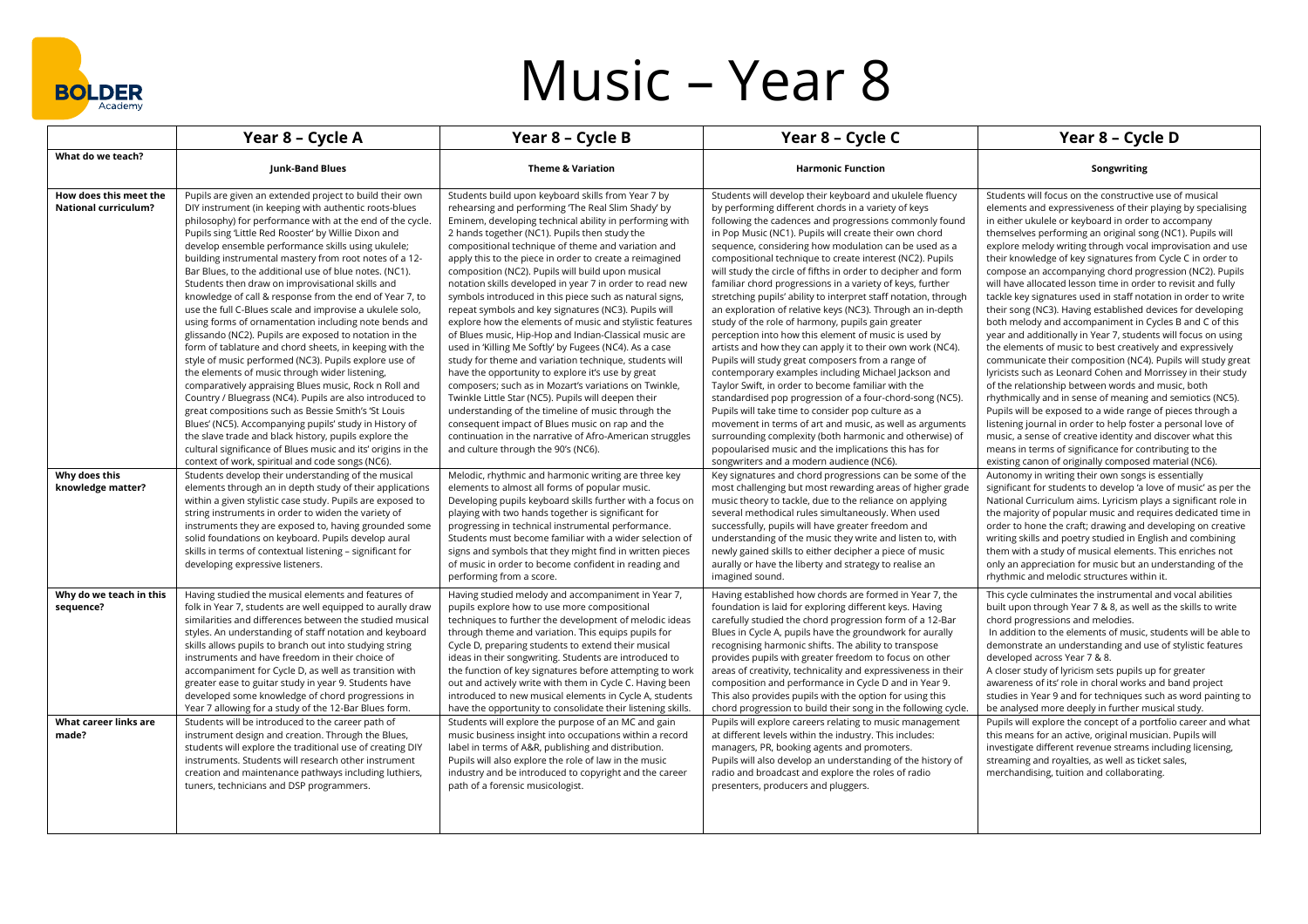

## Music – Year 9

|                                                                            | Year 9 - Cycle A                                                                                                                                                                                                                                                                                                                                                                                                                                                                                                                                                                                                                                                                                                                                                                                                                                                                                                                                                                                                                                                                                                                                                                                                                                                                                          | Year 9 - Cycle B                                                                                                                                                                                                                                                                                                                                                                                                                                                                                                                                                                                                                                                                                                                                                                                                                                                                                                                                                                                                                                                                                                                 | Year 9 - Cycle C                                                                                                                                                                                                                                                                                                                                                                                                                                                                                                                                                                                                                                                                                                                                                                                                                                                                                                                                                                                                                                                                                                                                                                                                                                                                                                                                                                                                                                | Year 9 - Cycle D                                                                                                                                                                                                                                                                                                                                                                                                                                                                                                                                                                                                                                                                                                                                                                                                                                                                                                                                                                                                                                                                                                                                                                                                                                                                          |
|----------------------------------------------------------------------------|-----------------------------------------------------------------------------------------------------------------------------------------------------------------------------------------------------------------------------------------------------------------------------------------------------------------------------------------------------------------------------------------------------------------------------------------------------------------------------------------------------------------------------------------------------------------------------------------------------------------------------------------------------------------------------------------------------------------------------------------------------------------------------------------------------------------------------------------------------------------------------------------------------------------------------------------------------------------------------------------------------------------------------------------------------------------------------------------------------------------------------------------------------------------------------------------------------------------------------------------------------------------------------------------------------------|----------------------------------------------------------------------------------------------------------------------------------------------------------------------------------------------------------------------------------------------------------------------------------------------------------------------------------------------------------------------------------------------------------------------------------------------------------------------------------------------------------------------------------------------------------------------------------------------------------------------------------------------------------------------------------------------------------------------------------------------------------------------------------------------------------------------------------------------------------------------------------------------------------------------------------------------------------------------------------------------------------------------------------------------------------------------------------------------------------------------------------|-------------------------------------------------------------------------------------------------------------------------------------------------------------------------------------------------------------------------------------------------------------------------------------------------------------------------------------------------------------------------------------------------------------------------------------------------------------------------------------------------------------------------------------------------------------------------------------------------------------------------------------------------------------------------------------------------------------------------------------------------------------------------------------------------------------------------------------------------------------------------------------------------------------------------------------------------------------------------------------------------------------------------------------------------------------------------------------------------------------------------------------------------------------------------------------------------------------------------------------------------------------------------------------------------------------------------------------------------------------------------------------------------------------------------------------------------|-------------------------------------------------------------------------------------------------------------------------------------------------------------------------------------------------------------------------------------------------------------------------------------------------------------------------------------------------------------------------------------------------------------------------------------------------------------------------------------------------------------------------------------------------------------------------------------------------------------------------------------------------------------------------------------------------------------------------------------------------------------------------------------------------------------------------------------------------------------------------------------------------------------------------------------------------------------------------------------------------------------------------------------------------------------------------------------------------------------------------------------------------------------------------------------------------------------------------------------------------------------------------------------------|
| What do we teach?                                                          | <b>Music Through History</b>                                                                                                                                                                                                                                                                                                                                                                                                                                                                                                                                                                                                                                                                                                                                                                                                                                                                                                                                                                                                                                                                                                                                                                                                                                                                              | <b>Rhythm Guitar</b>                                                                                                                                                                                                                                                                                                                                                                                                                                                                                                                                                                                                                                                                                                                                                                                                                                                                                                                                                                                                                                                                                                             | <b>Battle of The Bands</b>                                                                                                                                                                                                                                                                                                                                                                                                                                                                                                                                                                                                                                                                                                                                                                                                                                                                                                                                                                                                                                                                                                                                                                                                                                                                                                                                                                                                                      | <b>Music Technology</b>                                                                                                                                                                                                                                                                                                                                                                                                                                                                                                                                                                                                                                                                                                                                                                                                                                                                                                                                                                                                                                                                                                                                                                                                                                                                   |
| How does this meet<br>the National<br>curriculum?                          | Students further develop their ensemble vocal performance<br>skills, singing a repertoire of pieces through history including:<br>Gregorian chant, experimentation with traditional rhymes<br>and a choral piece form a popularised film. These pieces<br>increase in complexity and develop pupils from thinking<br>technically about singing to expressively (NC1). Pupils will<br>compose several miniature ideas for ensembles in the style of<br>the periods studied, before developing one idea further for<br>submission (NC2). Pupils will compose using notation<br>software and explore staff markings for articulation and<br>ornamentation (NC3). Pupils will compare and contrast use of<br>the elements of music across different periods of musical<br>history, apply this to their compositions and workshop the<br>concepts in vocal performances (NC4). Pupils will study great<br>composers throughout the evolution of the orchestra,<br>including Beethoven, Tchaikovsky and Vivaldi (NC5). Pupils<br>will explore how philosophy, art and architecture imitate the<br>development of music throughout time and will have a<br>greater understanding of contemporary film music which<br>draws upon these historic features (NC6).                                                   | Students will engage in a practical, in-depth study<br>of rhythmic guitar playing, with a focus on<br>performing stylistically and expressively (NC1).<br>Students will compose an ensemble piece in groups<br>for rhythm guitar in a Mariachi style (NC2). Pupils<br>will familiarise themselves with chord sheets and<br>guitar tablature in order to perform practice pieces<br>and will develop skills in rhythmic and melodic<br>dictation, using staff notation, through a study of a<br>range of Iberian repertoire (NC3). With rhythm as<br>the focus of this cycle, pupils will not only have the<br>opportunity to explore this musical element in<br>greater depth, but will focus on how musical<br>elements are used in combination in the case study<br>piece (NC4). Pupils will be introduced to a range of<br>Hispanic works by Gypsy Kings of the French-<br>Spanish / Romani tradition, Mariache Cobre and<br>traditional piece 'Jarabe Tapatio' of Mexico (NC5).<br>Pupils will be exposed to and discuss the<br>similarities and differences in the musical cultures<br>of Spanish-speaking countries (NC6). | Students will develop stagecraft and performance skills through the<br>ensemble context of band work. Pupils will perform in large<br>ensembles, specialising in one instrument (NC1). Pupils will have the<br>opportunity to develop their compositional skills by collectively<br>making decisions regarding the arrangement of the set piece to<br>satisfy the timbres in ensemble (NC2). Pupils will engage with chord<br>and lyric sheets, with only some notation- in keeping with the style<br>of popular band work and the Musical Futures approach (NC3).<br>Pupils will analyse their allocated piece in detail in terms of<br>composition and the musical elements and attempt to apply this<br>knowledge in order to cover the song as expressively as possible<br>(NC4). Students will study performances and works by the great<br>composers that each class is individually allocated, such as Elvis<br>Presley's 'Hound Dog' and 'Born in The USA' by Bruce Springsteen.<br>This supports pupils in developing their ability to correctly interpret<br>the feeling and intention of a given piece and gain inspiration for<br>building stage presence and communication skills (NC5). Pupils will<br>gain real-life experience and insight into the process of working in a<br>functioning band, deepening the understanding of the shows they<br>witness and the performance side of the music industry more<br>deeply. (NC6). | Pupils will further develop their technical control on keyboards in<br>order to perform parts for recording effectively (NC1). Students<br>will attempt to further develop their use of compositional<br>techniques such as layering through use of a DAW or notation<br>software (NC2). Pupils will utilise and develop their skills in being<br>able to use staff notation in order to create and edit a score of<br>their composition (NC3). Pupils will have to manipulate the<br>elements of music in order to meet the brief for their<br>composition and will have the opportunity to workshop<br>controlling them using music technology creatively, as well as<br>through expressive and constructive performance (NC4). Pupils<br>will engage in significant wider listening and be introduced to<br>great composers of synth-pop music including pieces 'Sweet<br>Dreams' by Eurythmics, 'Smalltown Boy' by Bronski Beat and the<br>features of composition that inspired contemporary electro-pop<br>artists including Gorillaz and La Roux (NC5). Pupils will discuss,<br>debate and discover some of the cultural and social implications<br>surrounding a number of the pieces studied, in relation to<br>LGBTQ+ rights and the impact for society since the 1980's (NC6). |
| Why does this<br>knowledge matter?<br>Why do we teach in<br>this sequence? | Pupils develop an important timeline of significant great<br>composers and are able to begin separating the stylistic<br>features between different orchestral and choral styles,<br>allowing for other areas of focus during analysis of these<br>genres in future study. In addition to periodic styles, pupils<br>must be able to identify elements of music, compositional<br>devices, instruments of the orchestra and have further<br>experience creating music using them.<br>Having studied the rise of popular music across Year 7 & 8,<br>students explore the orchestra in greater depth, from early<br>music to symphonic arrangements for the screen.<br>Pupils continue to explore use of the elements of music and<br>stylistic features of the different genres / periods, with a focus<br>on identifying and using them in written form, the<br>groundwork for being able to define and identify them by ear<br>having been established earlier in KS3. Following regular use<br>of notation, pupils are in a more comfortable position to<br>tackle regular, short compositions to a brief independently.<br>Pupils have regularly sung in previous cycles and are<br>therefore in a position to attempt more challenging vocal<br>pieces, preparing students for band work in Cycle C. | Pupils must develop a greater understanding of the<br>role of rhythm for further analysis of the role it<br>plays as a compositional tool. By exposing pupils to<br>a range of Hispanic music with strong similarities<br>and differences, students will need to listen with<br>increasing perception. A focused training on a<br>singular and popular instrument prepares pupils<br>appropriately for solo performances.<br>Students apply knowledge of tempo, time<br>signatures and note duration studied in Year 7 & 8<br>to a more in-depth study of the use of rhythm.<br>Students build on prior knowledge to be able to<br>compose and perform more complex and varied<br>rhythmic cells and polyrhythms. Pupils translate<br>skills analysing orchestral styles in Cycle A to an<br>alien ensemble type.<br>Upgrading from ukulele study in Year 8, studying<br>the guitar as a rhythmic instrument develops<br>muscle memory, and prepares pupils for guitar<br>work in the band project for Cycle C.                                                                                                                  | Pupils gain experience working in a variety of groups- performing in<br>a large ensemble is a natural progression from smaller scale<br>collaborative work.<br>Ensemble skills permeate every collaborative musical experience.<br>Through the study of stagecraft skills, students develop their ability<br>to collaborate creatively as part of a team, as well as enhance their<br>performances with techniques both musical and communicative.<br>Ensemble performance is a significant part of further study.<br>Building upon prior performance experience, students focus on the<br>differences between playing and performing music. They use<br>stagecraft skills in combination with instrumental ability developed<br>in Cycle C as well as in Year 7 and 8, in order to create and perform<br>their own live showcases.<br>This prepares students for the extensive performance study<br>required in future topics.<br>A guitar study of moveable chord shapes and rhythmic strumming<br>patterns in Cycle B allows pupils to more easily transition to<br>changing chord shapes.<br>Experiencing how numerous parts connect to form a large<br>arrangement prepares pupils for their fully layered compositions in<br>Cycle D.                                                                                                                                                                                                     | Pupils commonly use DAWs to present their ideas for<br>compositions in further study of music and so familiarity with the<br>software is important. Workshopping ideas and sequencing<br>sections of an existing piece as practice is solid preparation for<br>further study of Music Technology. This cycle extends on<br>student's existing knowledge of composition by demanding the<br>building of a fully layered track, with justification for decisions in<br>the form of an accompanying write-up.<br>Students finish KS3 by applying their understanding of the<br>musical elements, stylistic features of the genre and their skills in<br>performing and composing to create a fully arranged and<br>layered piece of electronic music. This culminates all key areas<br>studied across 3 years and requires technical control as well as<br>expressive and creative original musical ideas.<br>The newer concepts introduced to pupils are related to music<br>technology, which can be further explored as a tool for creative<br>use in future study, but must come prior to a foundation<br>understanding of musical elements and composition technique.                                                                                                                   |
| <b>What career links</b><br>are made?                                      | Pupils are introduced to professional careers in orchestral<br>and choral performance, including opera companies, string<br>and horn sections, actor musician roles and pit orchestra<br>opportunities. Pupils explore the routes available for<br>performing, researching, teaching and documenting<br>particular instruments of rare and historic value.                                                                                                                                                                                                                                                                                                                                                                                                                                                                                                                                                                                                                                                                                                                                                                                                                                                                                                                                                | Pupils will explore the necessary skills required and<br>opportunities available to professional session<br>musicians in terms of live performance, studio<br>performance, function and dep work. Pupils will<br>also explore the role of a Musical Director in the<br>context of commercial music, military units and in<br>theatre.                                                                                                                                                                                                                                                                                                                                                                                                                                                                                                                                                                                                                                                                                                                                                                                            | Students will make links to careers following the production side of<br>live performance, with a focus on: roadies, stage management,<br>lighting, photography, artwork and music marketing-including use<br>of social media and finance management.                                                                                                                                                                                                                                                                                                                                                                                                                                                                                                                                                                                                                                                                                                                                                                                                                                                                                                                                                                                                                                                                                                                                                                                            | Pupils will explore roles involved in music technology, including:<br>live sound engineer, studio engineer, mastering engineer and<br>mixing engineer. Pupils will also explore the parallel between a<br>producer and conductor and gain hands on experience in both<br>positions.                                                                                                                                                                                                                                                                                                                                                                                                                                                                                                                                                                                                                                                                                                                                                                                                                                                                                                                                                                                                       |